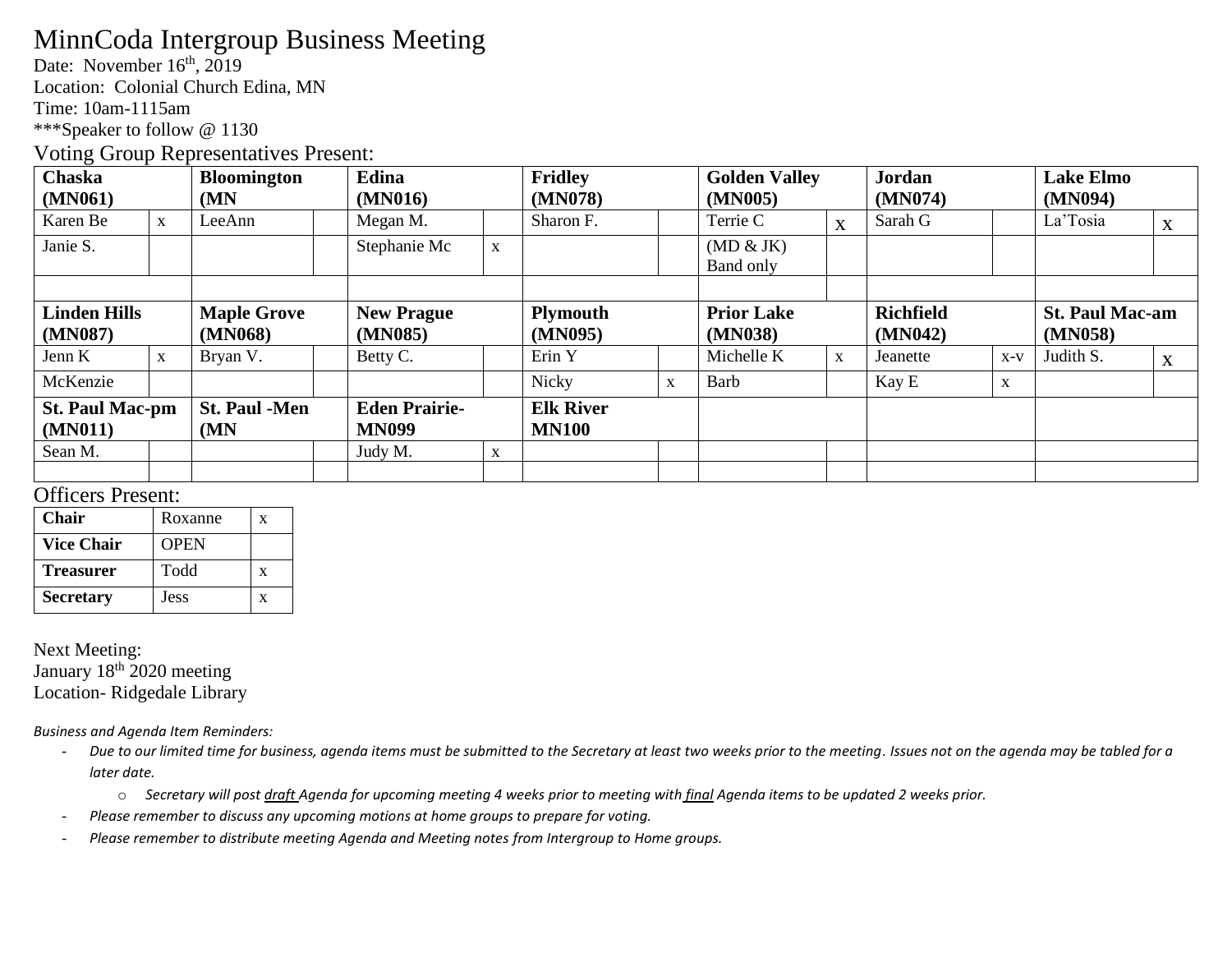## MOTIONS:

| Motion                                      | 2 <sub>nd</sub> | <b>For</b> |  | Opposed   Abstain   Other Notes |
|---------------------------------------------|-----------------|------------|--|---------------------------------|
| <b>Minutes from September</b>               |                 |            |  |                                 |
| Office Positions Vote- Chair and Vice Chair |                 |            |  | No vote- just discussion        |
| positions                                   |                 |            |  |                                 |
| Elk River/Otsego group start-up \$150       |                 |            |  |                                 |

## AGENDA:

| <b>Items/Topic</b>             | <b>Discussion</b>                                                                                                                                                                                                                                                                                         | <b>Decision Action Needed or</b> |  |
|--------------------------------|-----------------------------------------------------------------------------------------------------------------------------------------------------------------------------------------------------------------------------------------------------------------------------------------------------------|----------------------------------|--|
|                                |                                                                                                                                                                                                                                                                                                           | <b>Follow/Up</b>                 |  |
| Intro                          | <b>Opening Prayer</b>                                                                                                                                                                                                                                                                                     |                                  |  |
|                                | Welcome and Introductions                                                                                                                                                                                                                                                                                 |                                  |  |
|                                | Ice Breaker                                                                                                                                                                                                                                                                                               |                                  |  |
|                                | Approve Previous Intergroup Minutes                                                                                                                                                                                                                                                                       |                                  |  |
| Announcements<br>and Reminders | If your group is struggling, please notify one of the Intergroup officers before<br>disbanding.                                                                                                                                                                                                           |                                  |  |
|                                | If you are starting a new meeting or know of one starting, please notify Intergroup via<br>Band.                                                                                                                                                                                                          |                                  |  |
|                                | If your group is planning a fun event and wants to include the larger fellowship, please<br>notify Judith and/or let Roxanne know so we can advertise it on Band and at meetings.                                                                                                                         |                                  |  |
|                                | If you would like to be on one of our many service committees, please let one of the<br>officers know and we will get you in contact with the other team members. (Current<br>Committees include: Fun, Bylaws, Outreach, Hospital and Institution, Mini-<br>Conference, Retreat)                          |                                  |  |
|                                | If you are electing a new GSR please contact Jess to have her add them to band as well<br>as give overview information on GSR position including tutorial of band and where to<br>see intergroup meeting dates; review by-laws; discuss intergroup procedures; copies of<br>previous meeting minutes etc. |                                  |  |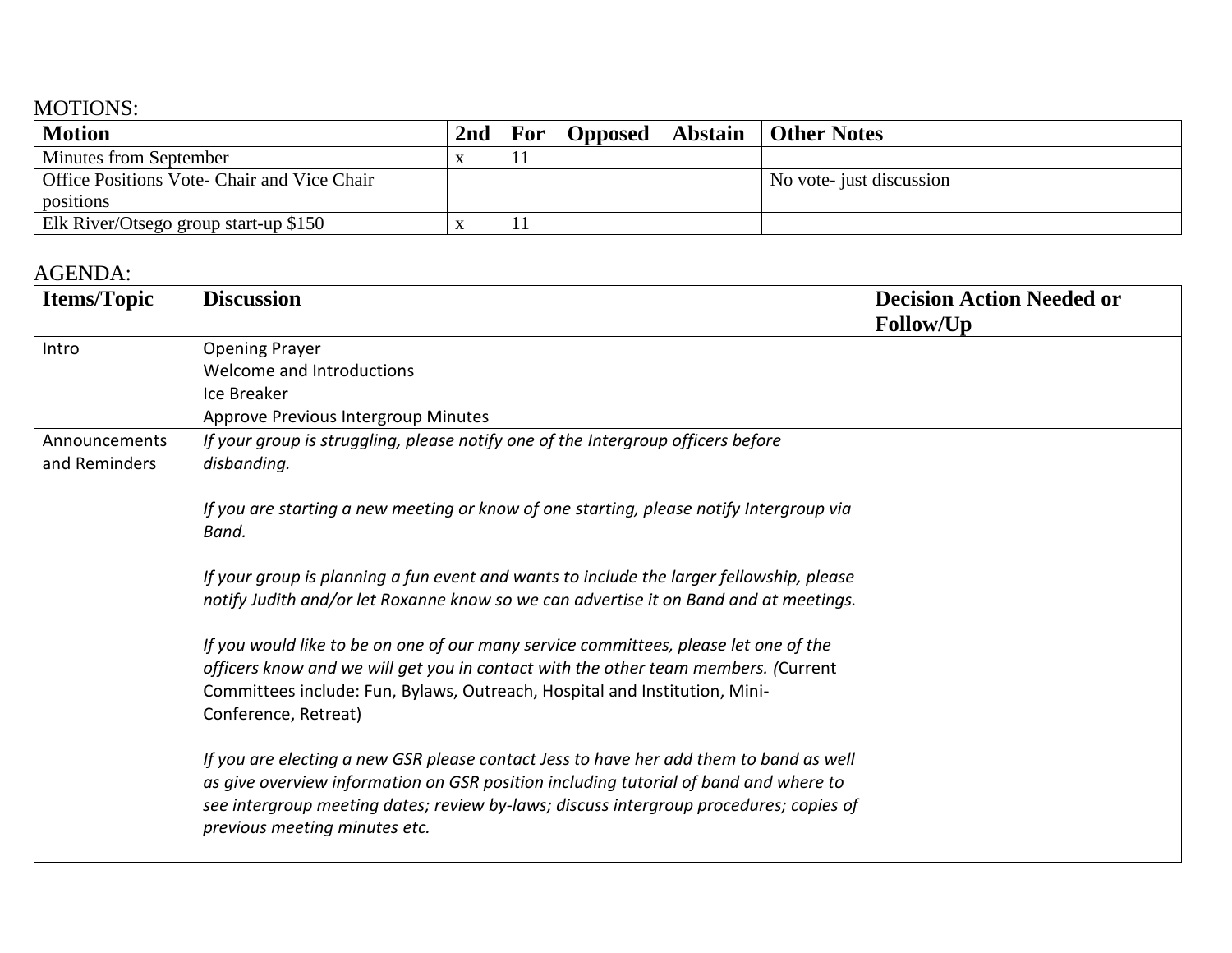| <b>Treasurer Report</b>                  | Report given by Todd                                                                                      |                                                                    |
|------------------------------------------|-----------------------------------------------------------------------------------------------------------|--------------------------------------------------------------------|
| 7 <sup>th</sup> tradition                | Pass around 7 <sup>th</sup> tradition donation.                                                           |                                                                    |
|                                          | Donation goes to Edina Group                                                                              |                                                                    |
| Elk River Group-                         | Info about group and format of group                                                                      |                                                                    |
| <b>New</b>                               | Motion for start-up monies                                                                                |                                                                    |
|                                          | Motion for \$150 start-up.                                                                                |                                                                    |
|                                          | Other ways to support Elk River or any newer group is for others experienced in                           |                                                                    |
|                                          | recovery to attend the group.                                                                             |                                                                    |
| Chair and Vice<br><b>Chair Positions</b> | Motions to vote on chair and vice chair positions.                                                        | Motion and vote for chair and vice<br>chair is needed for January. |
|                                          | No motions complete due to low GSR turnout in September.                                                  |                                                                    |
|                                          | As of November, Karen has stepped down from vice chair position.                                          | Please reach out to Roxanne or one of                              |
|                                          | Roxanne is happy to continue a chair position for a time<br>Discussion on time spent for chair positions. | the other officers if you have questions<br>on the open positions. |
|                                          | Currently Roxanne does do work on the MinnCoDA website as well as Band. The                               |                                                                    |
|                                          | website is a subgroup of the outreach team and she would continue that work. It is                        |                                                                    |
|                                          | not a part of the chair position. Work on Band she could continue to assist with.                         |                                                                    |
|                                          | Band work could also be passed to the MinnCoDA secretary for intergroup band or                           |                                                                    |
|                                          | another volunteer from the fellowship.                                                                    |                                                                    |
|                                          | Secretary and Treasurer position are through 2020.                                                        |                                                                    |
|                                          |                                                                                                           |                                                                    |
|                                          |                                                                                                           |                                                                    |
| MinnCoDA                                 | Intro to website                                                                                          | Share what you feel comfortable on                                 |
| Website                                  | Welcome story and blog submissions                                                                        | social media.                                                      |
|                                          | <b>Brainstorming session</b>                                                                              | Encourage everyone from the                                        |
|                                          | Ways everyone can share the MinnCoDA site                                                                 | fellowship to submit blog stories.                                 |
|                                          |                                                                                                           | Visit the site for information on events,                          |
|                                          | Discussion on ways to share if you are comfortable on social media.                                       | intergroup etc.                                                    |